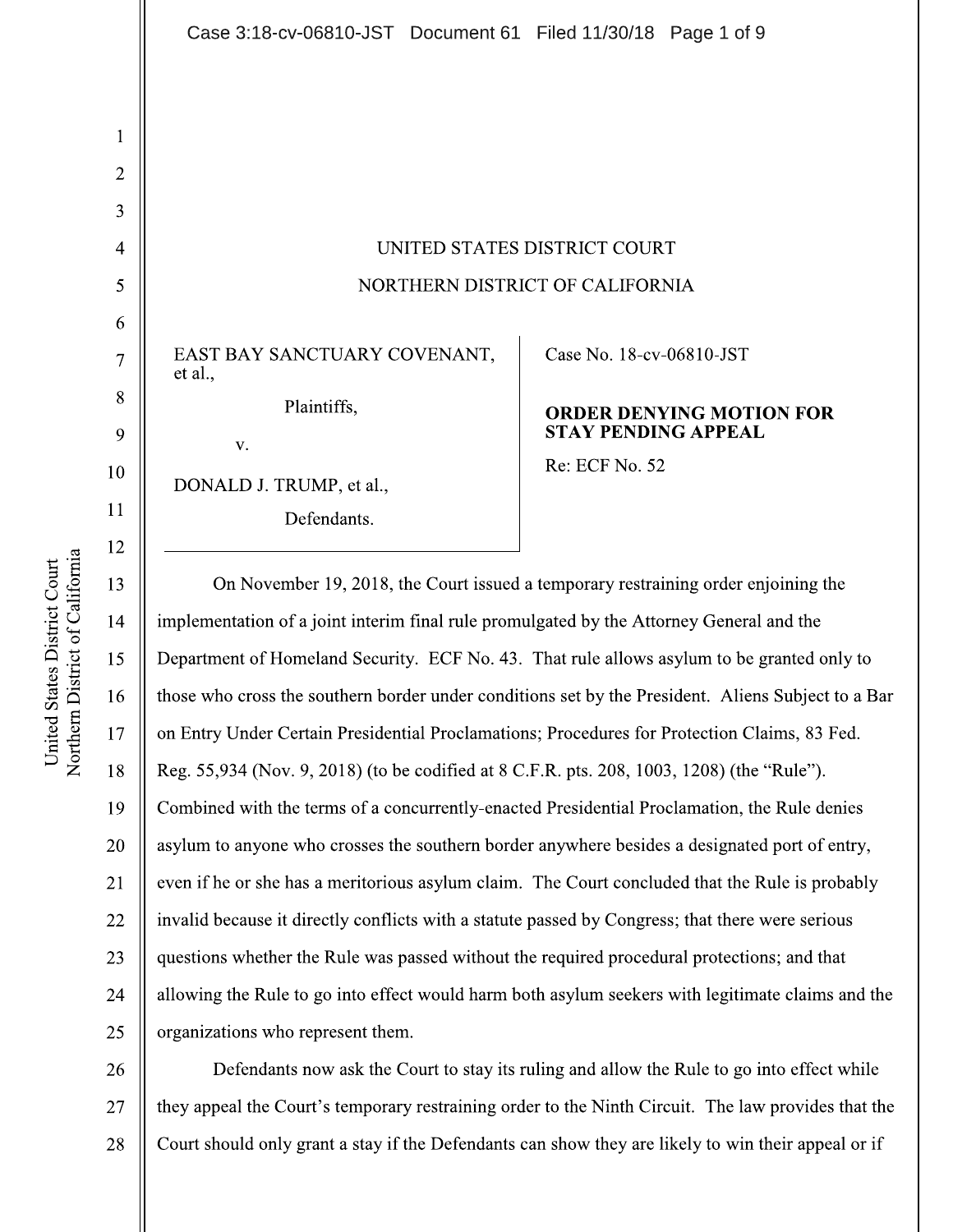the balance of harms tips in their favor. Defendants have not met this burden. They still have not shown that the Rule is a lawful exercise of Executive Branch authority or that any significant harm will accrue from continuing to implement the existing immigration laws passed by Congress, which is what the temporary restraining order requires. Nor have Defendants rebutted the significant harms that will be suffered by asylum seekers with legitimate claims and the organizations that assist them.

Accordingly, for the reasons set forth below, Defendants' motion for stay will be denied.

 $\overline{7}$ 

L.

 $\mathbf{1}$ 

 $\overline{2}$ 

3

 $\overline{4}$ 

5

6

8

9

11

12

13

15

17

18

19

21

22

23

## **LEGAL STANDARD**

A district court has the power to stay proceedings "incidental to the power inherent in every court to control the disposition of the causes on its docket with economy of time and effort 10 for itself, for counsel, and for [the] litigants." *Landis v. N. Am. Co.*, 299 U.S. 248, 254 (1936). The issuance of a stay is a matter of judicial discretion, not a matter of right, and the "party" requesting a stay bears the burden of showing that the circumstances justify an exercise of that 14 discretion." Nken v. Holder, 556 U.S. 418, 433-34 (2009). In exercising its discretion, the Court must consider four factors: "(1) whether the stay applicant has made a strong showing that he is likely to succeed on the merits; (2) whether the applicant will be irreparably injured absent a stay; 16 (3) whether issuance of the stay will substantially injure the other parties interested in the proceeding; and (4) where the public interest lies." *Id.* at 434 (citation omitted). Under Ninth Circuit precedent, the movant "must show that irreparable harm is probable and either: (a) a strong 20 likelihood of success on the merits and that the public interest does not weigh heavily against a stay; or (b) a substantial case on the merits and that the balance of hardships tips sharply in the [movant's] favor." Leiva-Perez v. Holder, 640 F.3d 962, 970 (9th Cir. 2011) (per curiam).

#### II. **DISCUSSION**

24

#### A. **Likelihood of Success on the Merits**

25 In their motion for stay, Defendants argue that they are likely to prevail on appeal for two main reasons: (1) the case is not justiciable because the Plaintiff Immigration Organizations do 26 not have standing to bring their claims; and (2) the Court incorrectly found that the Rule was 27 28 probably invalid. The Court is not persuaded by these arguments.

Northern District of California United States District Court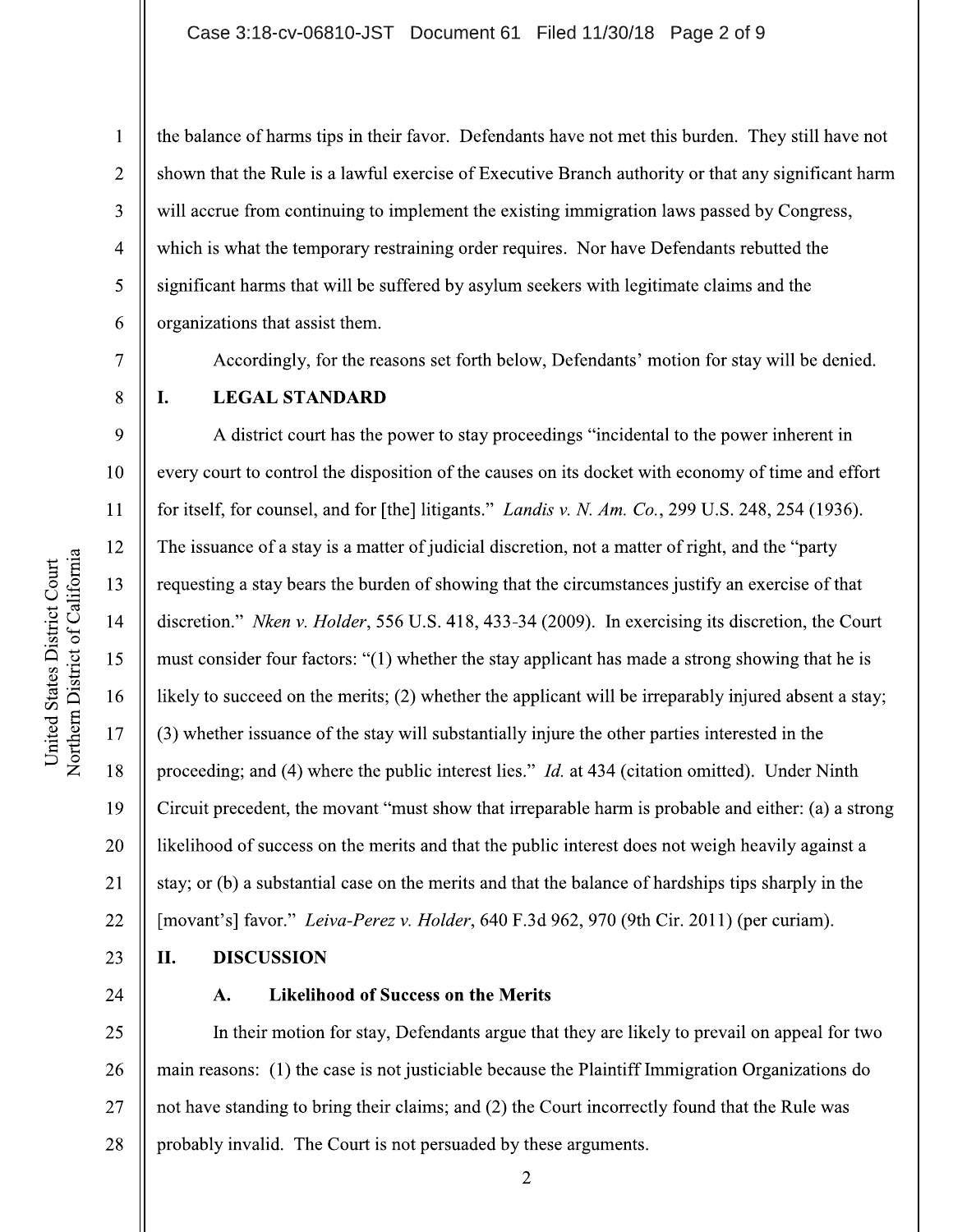$\mathbf{1}$ 

 $\overline{2}$ 

3

 $\overline{4}$ 

5

6

 $\overline{7}$ 

8

9

10

 $11$ 

12

13

14

15

16

17

18

19

As to the first point, Defendants have not carried their burden to show a substantial case that this action is not justiciable. First, Defendants argue that any injury is not traceable to the Rule because the Rule does not cause the "metering" practices that interfere with the Immigration Organizations' functions. ECF No. 52 at 6-7. The Court rejects this argument because a litigant "need not eliminate any other contributing causes to establish its standing." *Barnum Timber Co.* v. E.P.A., 633 F.3d 894, 901 (9th Cir. 2011). Moreover, the express purpose of the Rule is to "channel [asylum seekers] to ports of entry," by removing alternative avenues to apply for asylum, thereby exposing asylum seekers to the Government's practices. 83 Fed. Reg. 55,934, 55,934 (Nov. 9, 2018). Defendants also suggest – with no citation to any authority – that it is irrelevant whether this interferes with the Immigration Organizations' ability to provide their services, so long as they can still do so to some degree. ECF No. 52 at 6-7. This overlooks well-established binding precedent. See Comite de Jornaleros de Redondo Beach v. City of Redondo Beach, 657 F.3d 936, 943 (9th Cir. 2011) (en banc); Constr. Indus. Ass'n of Sonoma Cty. v. City of Petaluma, 522 F.2d 897, 903 (9th Cir. 1975).

Second, Defendants' argument that the zone-of-interests test cannot be satisfied by a third party's interests lacks merit. See Am. Immigration Lawyers Ass'n v. Reno ("AILA"), 199 F.3d 1352, 1357 (D.C. Cir. 2000); FAIC Secs., Inc. v. United States, 768 F.2d 352, 357-58 (D.C. Cir. 1985) (Scalia, J.). Mountain States Legal Found. v. Glickman, 92 F.3d 1228, 1232 (D.C. Cir. 1996), which did not involve third-party standing, is not to the contrary.

20 Third, Defendants contest whether the Organizations have third-party standing to raise 21 their clients' claims. As an initial matter, Defendants assert that this argument was improperly 22 raised for the first time on reply. ECF No. 52 at 5-6. As noted in the Court's temporary 23 restraining order, Defendants neither requested an opportunity to respond nor raised an objection 24 at the hearing on the TRO, even though Plaintiffs not only made these points in their reply brief 25 but argued them at the hearing. ECF No. 43 at 7 n.8; ECF No. 45 at 50:9-51:6. The Court therefore exercised its discretion to consider the Immigration Organization's third-party standing 26 argument. ECF No. 43 at 7 n.8. The Court likewise now exercises its discretion to consider 27 28 Defendants' prudential standing objections raised for the first time in their stay motion.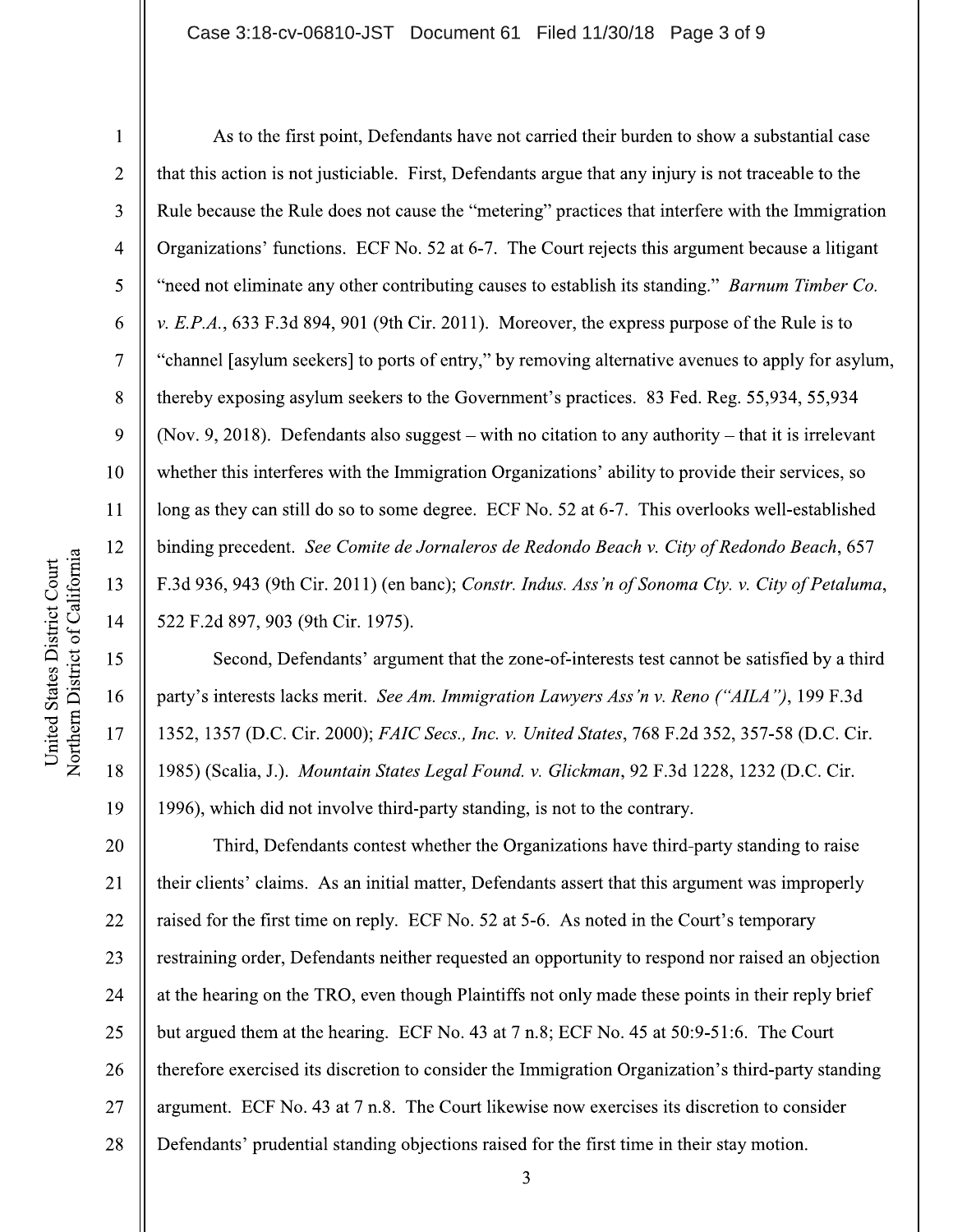Defendants contest only whether there is "some hindrance to the third party's ability to protect his or her own interests." *Powers v. Ohio*, 499 U.S. 400, 411 (1991). Their claim is unpersuasive.<sup>1</sup> As the Organizations point out, courts have generally held that a third-party child's minor status, standing alone, is a sufficient hindrance. Marin-Garcia v. Holder, 647 F.3d 666, 670 (7th Cir. 2011); Payne-Barahona v. Gonzales, 474 F.3d 1, 2 (1st Cir. 2007); see also Smith v. Org. of Foster Families For Equal. & Reform, 431 U.S. 816, 841 n.44 (1977) ("[C] hildren usually lack the capacity to make that sort of decision [as to how best to protect their interests], and thus their interest is ordinarily represented in litigation by parents or guardians."). While these cases have involved parents or foster parents asserting a child's rights, here, the Organizations' clients are unaccompanied alien minors for whom their attorneys are naturally the "best proponents."

Singleton v. Wulff, 428 U.S. 106, 114 (1976); see also Caplin & Drysdale, Chartered v. United States, 491 U.S. 617, 624 n.3 (1989).

Moreover, Defendants ignore the practical realities facing the Organization's other clients under the Rule. Any asylum seeker who enters the United States in violation of the Rule in order to contest its validity undertakes a substantial risk of forfeiting an otherwise meritorious asylum claim. As Justice Scalia noted in MedImmune, Inc. v. Genentech, Inc., "where threatened action by government is concerned, we do not require a plaintiff to expose himself to liability before bringing suit to challenge the basis for the threat[.]" 549 U.S. 118, 128-29 (2007); see also id. at 129 (collecting cases). On the other hand, an asylum seeker who endures the wait to apply for

 $\mathbf{1}$ 

 $\overline{2}$ 

3

 $\overline{4}$ 

5

6

 $\overline{7}$ 

8

9

10

11

12

13

14

15

16

17

18

<sup>20</sup> 

<sup>21</sup> <sup>1</sup> Defendants cite *AILA* for the proposition that asylum seekers may not challenge asylum eligibility policies that have not yet been applied to them. ECF No. 52 at 8. AILA will not bear 22 the weight Defendants place on it. In AILA, the D.C. Circuit addressed a challenge under 8 U.S.C.  $\S$  1252(e)(3), which provides for "[j]udicial review of determinations under section 1225(b) of 23 [Title 8] and its implementation" only under extremely limited conditions. 199 F.3d at 1358. However, Congress did not impose such restrictions on review of claims pertaining to  $\S$  1158, 24 such as the ones at issue here, or on asylum determinations in other proceedings, see 8 U.S.C. § 1229; 8 C.F.R. § 208.9. As the Supreme Court has observed, where "Congress wanted [a] 25 jurisdictional bar to encompass [particular] decisions [under the Illegal Immigration Reform and Immigrant Responsibility Act of 1996] . . . it expressed precisely that meaning." Kucana v. 26 *Holder*, 558 U.S. 233, 249 (2010). It is therefore unlikely that a challenge to the Attorney General's exercise of  $\S$  1158 rulemaking authority falls within  $\S$  1252(e)(3). See id. ("[W] here 27 Congress includes particular language in one section of a statute but omits it in another section of the same Act, it is generally presumed that Congress acts intentionally and purposely in the 28 disparate inclusion or exclusion.").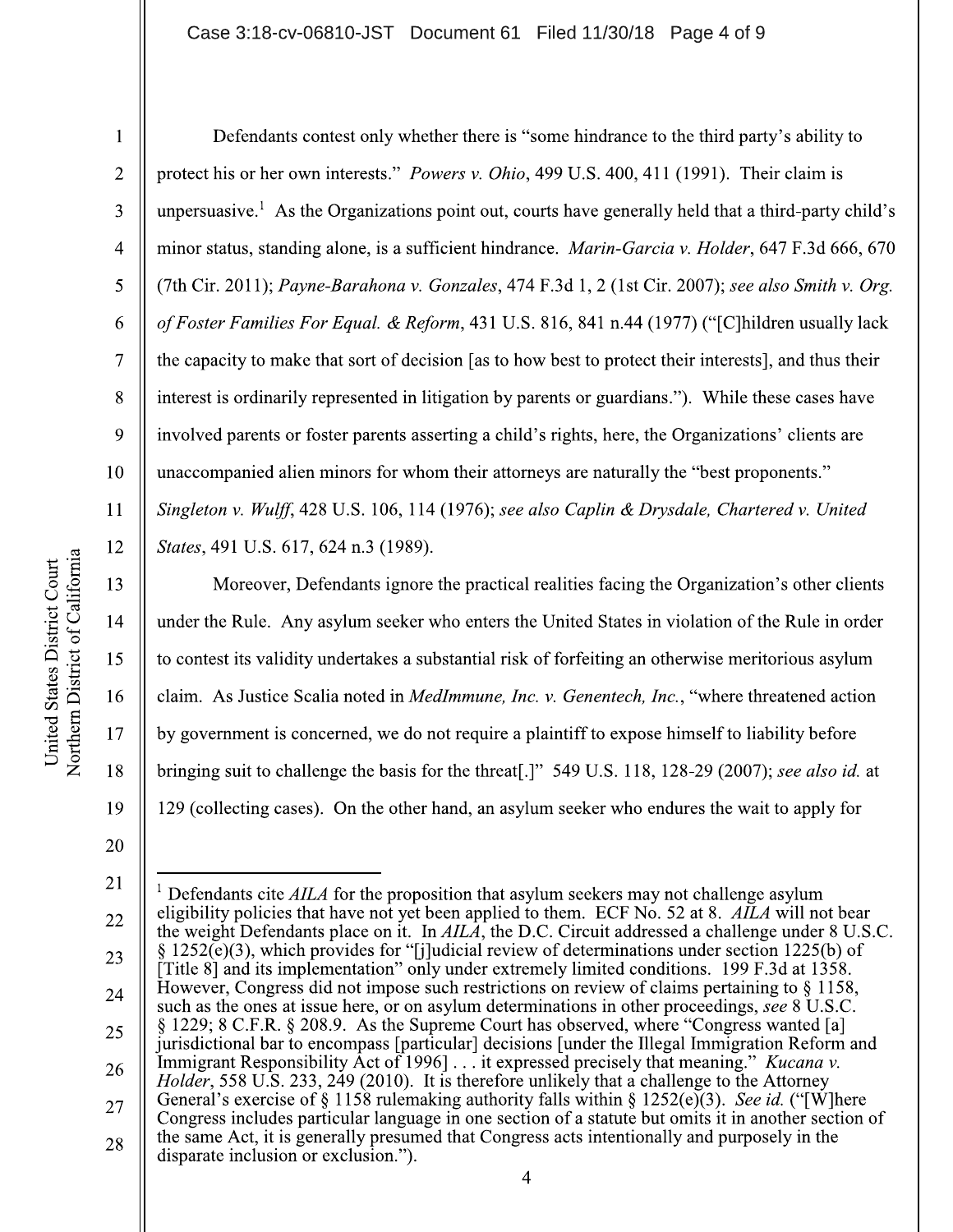## Case 3:18-cv-06810-JST Document 61 Filed 11/30/18 Page 5 of 9

asylum at a designated port of entry complies with the Rule – and may therefore lack standing to challenge its validity. Therefore, as a matter of logic, the only way for an asylum seeker to assert the invalidity of the Rule is to risk summary removal or to forego applying for asylum for the lifespan of the litigation. And the Supreme Court has permitted attorneys to assert their clients' rights without naming them as parties. See Caplin & Drysdale, 491 U.S. at 623 n.3.

Finally, notwithstanding their citations to various jurisdictional provisions of the Immigration and Nationality Act ("INA"), see 8 U.S.C. § 1252, Defendants do not argue that they preclude review of Plaintiffs' claims under the Administrative Procedure Act ("APA"). ECF No. 52 at 8. The APA's zone-of-interests test is "not meant to be especially demanding," and "forecloses suit only when a plaintiff's interests are so marginally related to or inconsistent with the purposes implicit in the statute that it cannot reasonably be assumed that Congress intended to permit the suit." Match-E-Be-Nash-She-Wish Band of Pottawatomi Indians v. Patchak, 567 U.S. 209, 225 (2012) (citations omitted). Defendants ignore this test in favor of a misplaced focus on whether the INA itself provides an express cause of action. See id. ("We do not require any 'indication of congressional purpose to benefit the would-be plaintiff." (quoting *Clarke v. Sec.* Indus. Ass'n, 479 U.S. 388, 399 (1987)); Doe v. Trump, 288 F. Supp. 3d 1045, 1068 (W.D. Wash. 2017).

18 Nor have Defendants demonstrated a strong likelihood of success or even a substantial 19 case that the Rule is valid. Defendants continue to rely on the Attorney General's general authority to promulgate categorical bars, a point no one disputes. ECF No. 52 at 8-9; see ECF No. 20 43 at 21. But Defendants fail to engage with the specific conflict at issue here: that where 21 22 "Congress unambiguously stated that manner of entry has no effect on an alien's ability to *apply* 23 for asylum," Defendants cannot plausibly contend that "it can be the *sole* factor by which the alien is *rendered ineligible.*" ECF No. 43 at  $21<sup>2</sup>$  And to the extent that Defendants now argue that the 24

25

 $\mathbf{1}$ 

 $\overline{2}$ 

3

 $\overline{4}$ 

5

6

 $\overline{7}$ 

8

9

10

11

12

13

14

15

16

 $2$  Rather than address the statute's own terms, Defendants appear to argue instead that Article 31 26 of the 1967 U.N. Protocol does not provide an independently enforceable bar against the Rule. ECF No. 52 at 9-10. But as the Supreme Court has explained, where "the plain language of the 27 statute appears to settle the question," courts look to the U.N. Protocol "to determine only whether

there is 'clearly expressed legislative intention' contrary to that language." I.N.S. v. Cardoza-28 *Fonseca*, 480 U.S. 421, 432 n.12 (1987). Because Defendants fail to address the statutory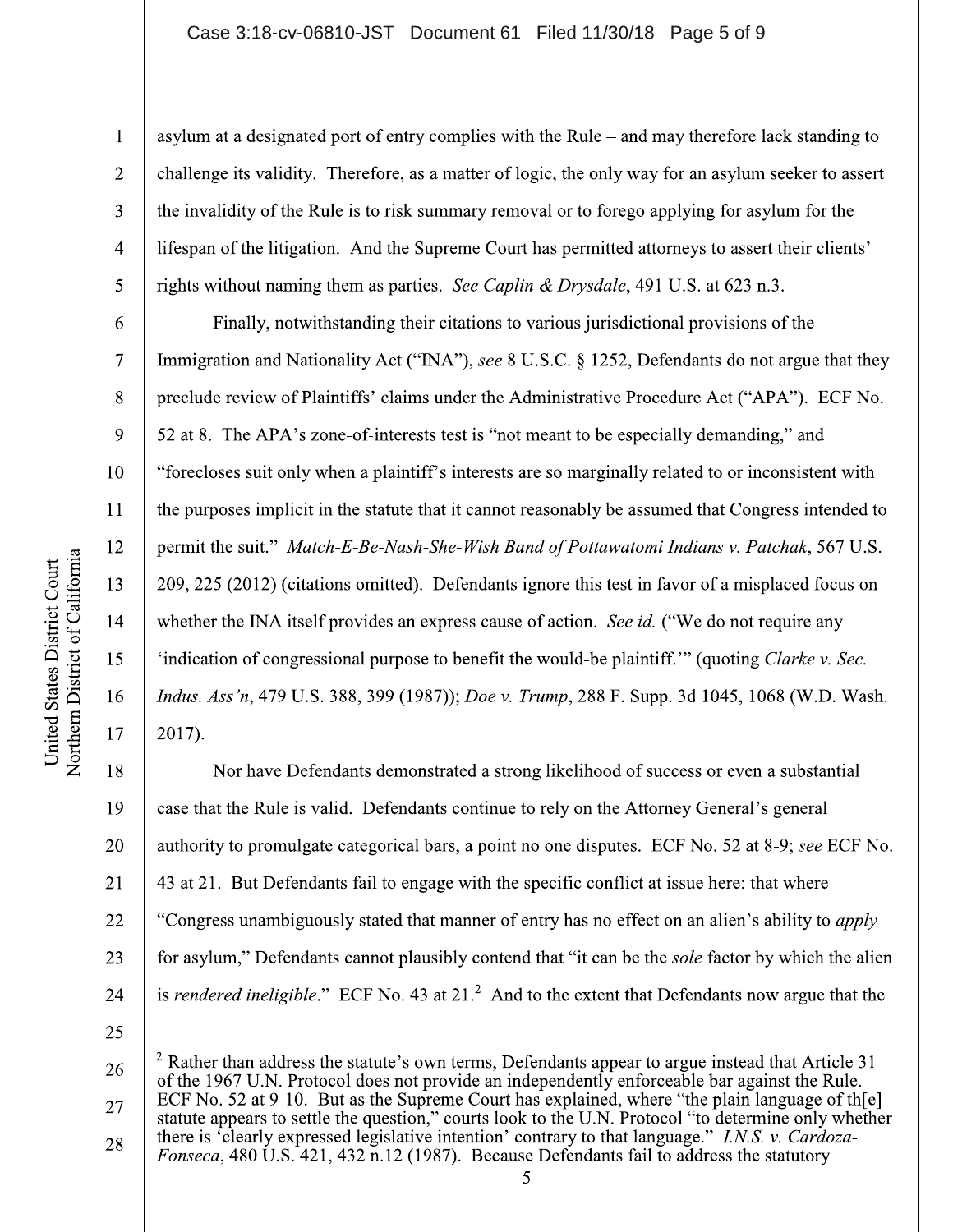statute is ambiguous and the Rule is entitled to *Chevron* deference, ECF No. 52 at 9, they fail to explain why their interpretation of § 1158 is reasonable, given that the Rule imposes a categorical bar based on a factor that has been universally recognized as bearing little weight, see ECF No. 43 at 22 (collecting cases).

Because the Court's temporary restraining order concluded that the Immigration Organizations had established serious questions going to the merits of their notice-and-comment claims, ECF No. 43 at 27-29, it follows that Defendants also have shown serious questions going to the merits. Cf. Leiva-Perez, 640 F.3d at 970 (explaining that the "serious questions" test requires less than "showing that success is more likely than not"). Nonetheless, the existence of such questions does not support a stay. First, Defendants have not shown a probability of demonstrating that the Rule is valid, so the presence or absence of defects in the process by which it was promulgated are largely immaterial to whether it should remain in place. Second, as explained below, Defendants have not shown that "the balance of hardships tips sharply in [their] favor." *Id.* at 970.

## **B. Irreparable Injury**

At the outset, the Court is compelled to reject Defendants' argument that an injunction against the Executive Branch "a fortiori" imposes irreparable injury. See Washington v. Trump, 847 F.3d 1151, 1168 (9th Cir. 2017), cert. denied sub nom. Golden v. Washington, 138 S. Ct. 448 (2017) ("To the extent that the Government claims that it has suffered an institutional injury by erosion of the separation of powers, that injury is not 'irreparable.' It may yet pursue and vindicate its interests in the full course of this litigation."); Texas v. United States, 787 F.3d 733, 767-68 (5th Cir. 2015) (finding no irreparable injury because, while the United States "claims that the injunction offends separation of powers and federalism, ... it is the resolution of the case on the merits, not whether the injunction is stayed pending appeal, that will affect those principles."). Cases identifying the irreparable harm from the injunction of State *statutes* do not hold otherwise. See Maryland v. King, 567 U.S. 1301, 1303 (2012) (Roberts, C.J., in chambers); O Centro

6

27

28

language of § 1158, their arguments about the U.N. Protocol are of little moment.

 $\mathbf{1}$ 

 $\overline{2}$ 

3

 $\overline{4}$ 

5

6

 $\overline{7}$ 

8

9

10

11

12

13

14

15

16

17

18

19

20

21

22

23

24

25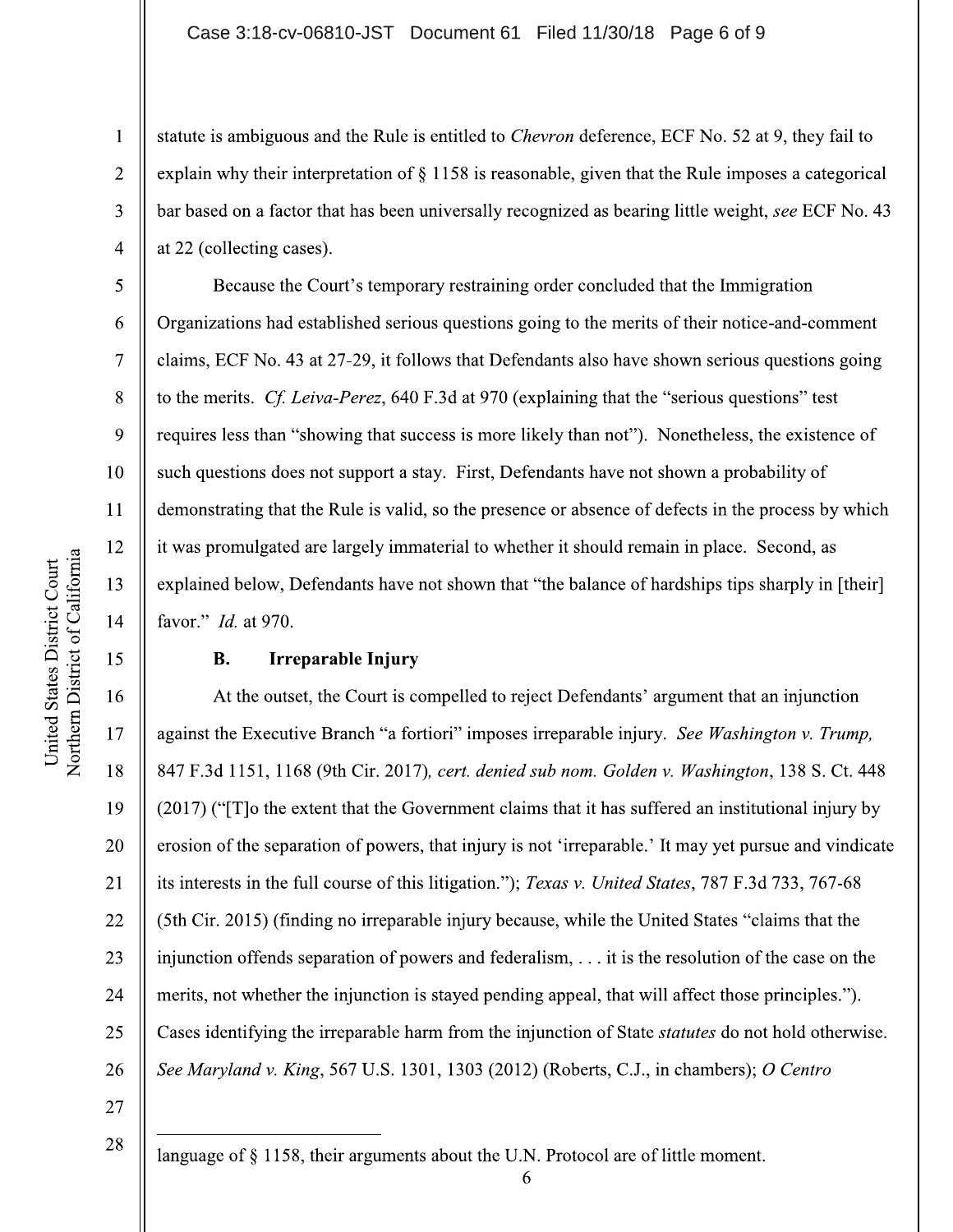Espirita Beneficiente Uniao De Vegetal v. Ashcroft, 314 F.3d 463, 467 (10th Cir. 2002); cf. N.M. Dep't of Game & Fish v. U.S. Dep't of Interior, 854 F.3d 1236, 1255-56 (10th Cir. 2017) (distinguishing King where "Federal Appellants have been enjoined from effectuating their interpretation of the Act and their internal regulations").<sup>3</sup>  $\overline{4}$ 

Defendants' remaining claims of irreparable injury are inseparable from their arguments that the Rule best serves the public interest by avoiding harm to potential asylum seekers. ECF No. 52 at 4-5. As explained below, the Court finds those arguments unpersuasive.

 $\mathbf{1}$ 

 $\overline{2}$ 

3

5

6

 $\overline{7}$ 

8

9

10

11

12

13

14

15

16

17

18

## $\mathbf{C}$ . **Substantial Injury to Other Parties**

Defendants' argument on the third factor fails on both fronts. First, Defendants' argument that the Immigration Organizations *themselves* must have suffered "irreparable harm," ECF No. 52 at 6, fails because Defendants have not shown serious questions on third-party standing. Further, Defendants conflate the preliminary injunction standard with "whether issuance of the stay will substantially injure the other parties interested in the proceeding." Nken, 556 U.S. at 433 (citations omitted). This test permits the Court to consider the harm to non-parties. See Latta v. Otter, 771 F.3d 496, 500 (9th Cir. 2014); Lair v. Bullock, 697 F.3d 1200, 1215 (9th Cir. 2012). Defendants raise no credible argument that asylum seekers are not parties "interested" in the validity of the Rule, and the TRO Order details the injuries they face. See ECF No. 43 at 30-31. Second, Defendants' argument that the Immigration Organizations suffer no harm because they may now comment on the Rule is not supported by authority and does not address cases

 $3$  Nor does a requirement to implement the existing statutory scheme per the status quo – under 21 which the government retains the discretion to deny asylum in every case – come close to the affirmative intrusions required by the injunctions stayed in other cases. See I.N.S. v. Legalization 22 Assistance Project of Los Angeles Cty. Fed'n of Labor, 510 U.S. 1301, 1302-03 (1993) (O'Connor, J., in chambers) (injunction "requiring the INS to, among other things, identify and 23 adjudicate legalization applications filed by certain categories of applicants, not arrest or deport certain classes of immigrants, and temporarily grant certain classes of immigrants stays of 24 deportation and employment authorizations"); Heckler v. Lopez, 463 U.S. 1328, 1331 (1983) (finding injunction would likely be reversed on scope alone, regardless of the merits, because "its") 25 mandatory nature, its treatment of the statutory requirement of exhaustion of administrative remedies, and its direction to the Secretary to pay benefits on an interim basis to parties who have 26 neither been found by the Secretary nor by a court of competent jurisdiction to be disabled,

significantly interferes with the distribution between administrative and judicial responsibility for 27 enforcement of the Social Security Act which Congress has established"); Adams v. Vance, 570 F.2d 950, 954 (D.C. Cir. 1978) ("request for an order directing action by the Secretary of State in 28 foreign affairs").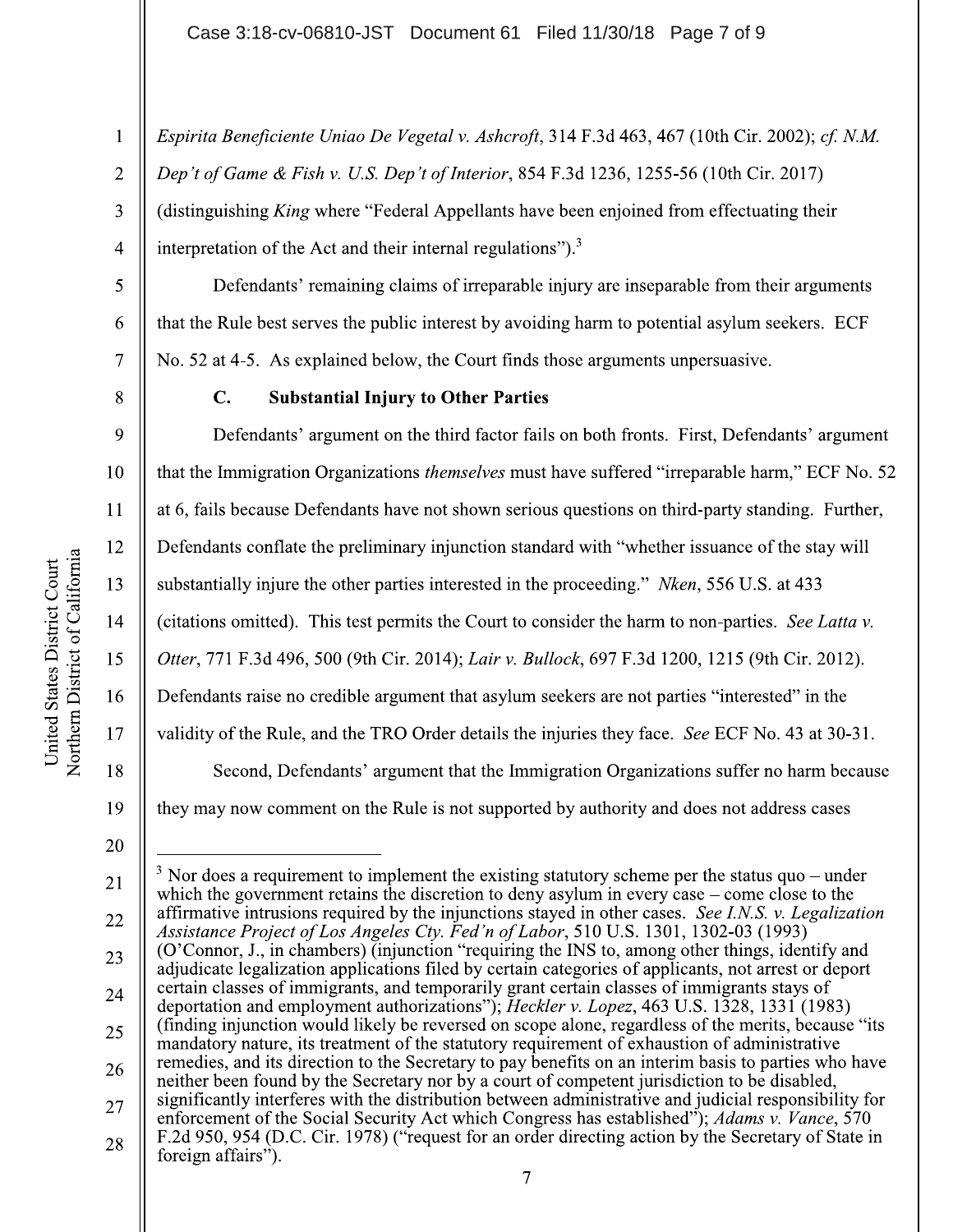holding otherwise. See ECF No. 43 at 31; California v. Health & Human Servs., 281 F. Supp. 3d 806, 830 (N.D. Cal. 2017).

### D. **Public Interest**

The last factor in the analysis is the public interest. As to this point, the Government largely repeats the arguments from its prior brief. Similarly, the Court arrives at the same conclusion regarding where the public interest lies at this stage of the case. ECF No. 43 at 32-33. Noting Congress's clearly-expressed intent regarding the availability of asylum, the Court gives substantial weight to the political branches' control over immigration, see Landon v. Plascencia, 459 U.S. 21, 34 (1982), and in particular that the Supreme Court has "repeatedly emphasized that over no conceivable subject is the legislative power of Congress more complete than it is over the admission of aliens." Fiallo v. Bell, 430 U.S. 787, 792 (1977) (citation omitted). The Court also considers that "where the agency's discretion has been clearly constrained by Congress," courts have concluded that "there is an overriding public interest... in the general importance of an agency's faithful adherence to its statutory mandate." Ramirez v. U.S. Immigration & Customs *Enf't*, 310 F. Supp. 3d 7, 33 (D.D.C. 2018) (alteration in original) (second quoting *Jacksonville* Port Auth. v. Adams, 556 F.2d 52, 59 (D.C. Cir. 1977)). The Rule deviates substantially from this mandate.

18 In addition to these more abstract considerations, Defendants argue that the public interest 19 suffers a more practical harm because, while the Rule is enjoined, more asylum seekers will cross 20 illegally between ports of entry. ECF No. 52 at 4-5. Defendants have the right, as they have 21 asserted, to "use every legal tool available to halt this dangerous and illegal practice." ECF No. 52 22 at 4. But Defendants have not shown even serious questions that the Rule is, in fact, legal. 23 Moreover, the record to date reveals that, far from using every available tool, Defendants have 24 been actively deterring asylum seekers from ports of entry. See, e.g., ECF No. 35-3 at 17-28.

25 Finally, the Court rejects Defendants' implicit suggestion that the only way to fix a statute they disagree with is to issue a rule that directly contravenes the statute. As Justice Gorsuch 26 27 noted, "[i] f a statute needs repair, there's a constitutionally prescribed way to do it. It's called 28 legislation. To be sure, the demands of bicameralism and presentment are real and the process can

 $\mathbf{1}$ 

 $\overline{2}$ 

3

 $\overline{4}$ 

5

6

 $\overline{7}$ 

8

9

10

 $11$ 

12

13

14

15

16